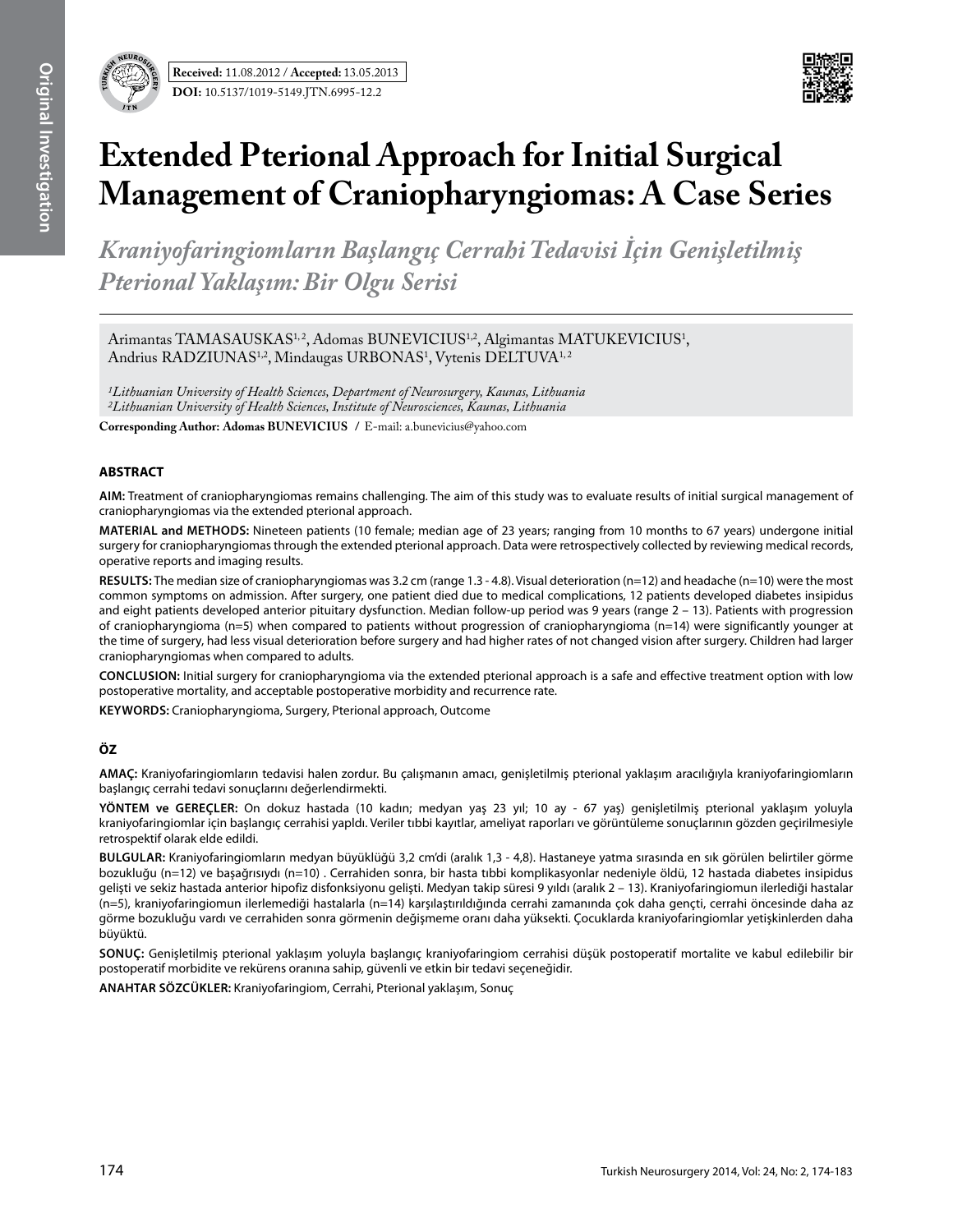### **Introductıon**

Craniopharyngiomas are rare tumors accounting for approximately 3% of all intracranial neoplasms (2,10). Craniopharyngiomas have bimodal age distribution with peak incidence rates during childhood and later in older adults (2,10). In pediatric population craniopharyngiomas account for approximately 10% of all intracranial tumors and are the most common non-glial brain tumors (10). Craniopharyngiomas most commonly develop in the sellar and suprasellar region from residual cells of Rathke's pouch; although some craniopharyngiomas may arise primarily within the third ventricle (17, 20). Craniopharyngiomas are histologically benign and do not undergo malignant transformation, but proximity to and subsequent pressure of important structures, such as optic tract, pituitary, circle of Willis, third ventricle and hypothalamus, makes them difficult to cure and be malignant in behavior (23,26).

There remains an ongoing debate regarding the optimal therapeutic approach of craniopharyngioma patients (9,12,19). Gross total resection (GTR) was the mainstream treatment approach for many decades, but fell out of favor due to technical difficulties and high rates of postoperative morbidity and mortality (11,18). Consequentially, subtotal resection (STR) combined with adjuvant radiation therapy was introduced, but yielded conflicting results with regards to local tumor control and was criticized because of significant side effects arising from radiation therapy, such as endocrine dysfunction, optic neuritis and dementia (2,5,6,22,28,32). However, due to ongoing improvements of surgical techniques, introduction of new approaches and increasing availability of neuro-navigation systems and intraoperative imaging many authors still recommend GTR as the first-line treatment option because it provides with the most favorable long-term outcomes, especially if performed by experienced neurosurgeons (5,12,28,27).

Surgical treatment with craniotomy is especially useful for craniopharyngiomas with suprasellar (SS) and parasellar extension because it allows for detailed visualization of critical anatomical structures; while endoscopic transphenoidal surgery is best suited for intrasellar tumors (12,18). The pterional approach remains the most commonly used among trans-cranial approaches. The main advantages of the pterional approach when compared to other transcranial approaches are versatility, short distance and most direct route to the supra-sellar region together with minimal retraction of normal brain tissue (12). The extra-ventricular tumor can be removed through three surgical windows: the optico-carotid triangle, surgical window lateral to the carotid artery and the triangle superior to carotid bifurcation. Intraventricular portions of craniopharyngioma can be removed through the lamina terminalis. Anterior extension of typical "keyhole" pterional craniotomy is referred to as the extended pterional approach and allows for a wider operative field that is particularly important in cases of large retro-chiasmatic craniopharyngiomas and prefixed optic chiasm (1,31). In

addition, the pterional approach can be combined with other surgical approaches (33).

The aim of our study was to present the results of initial radical surgical management of craniopharyngiomas via an extended pterional approach craniotomy.

### **Materıal and Methods**

In a period from 1998 until 2010, a total of 42 patients newly diagnosed with craniopharyngiomas underwent initial surgical treatment at the Department of Neurosurgery of the Lithuanian University of Health Sciences, Kaunas, Lithuania. Thirty-three (79%) patients underwent trans-cranial surgery, 4 patients (10%) trans-sphenoidal surgery, 3 patients (7%) stereotactic aspiration and 2 (4%) patients the Torkildsen procedure (ventriculocisternostomy). In the trans-cranial surgery subgroup, 19 (58%) patients were operated through an extended pterional approach by the senior author (A.T.) and will be analyzed in the present report. The surgical approach was chosen on an individual basis, paying close attention to the size and location of the craniopharyngioma and to the patients' health status. The extended pterional approach was preferred in patients without significant medical co-morbidities and in cases of large SS extension craniopharyngiomas.

Data was retrospectively collected by reviewing inpatient medical records, outpatient medical records and reports of the surgical procedure. Preoperative, postoperative and last follow-up computed tomography (CT) scans and magnetic resonance imaging (MRI) scans were reviewed. Patients' demographic characteristics (age and gender), pre-operative and post-operative symptoms and signs, preoperative imaging features (size, location and characteristics) and histological variant of craniopharyngiomas, extent of resection, duration of surgery, and complications during perioperative period were recorded. Visual acuity (VA) and formal visual field testing were performed by a neuroophthalmologist before surgery and after surgery. Pituitary functions were evaluated at the time of medical assessment, and endocrine deficiencies were determined according to classic endocrine standards. In cases of pituitary dysfunction, patients received appropriate hormone replacement therapy. The size of the craniopharyngioma was recorded as the largest diameter on any plane on pre-operative imaging studies. Tumor location with respect to sella turcica and the third ventricle was classified according to the preoperative radiology report as SS, intra-sellar (IS), para-sellar (PS), retrosellar (RS) or intra-ventricular (IV).

The primary aim of initial surgery was GTR via extended pterional approach whenever possible without damage to the hypothalamus, visual pathway and other structures. Extent of resection was based on the neurosurgeon's impression using microscopic and/or endoscopic visualization as recorded in the operative records combined with postoperative CT and/ or MRI scan results. GTR was defined as no residual tumor on visual inspection after resection and no residual tumor on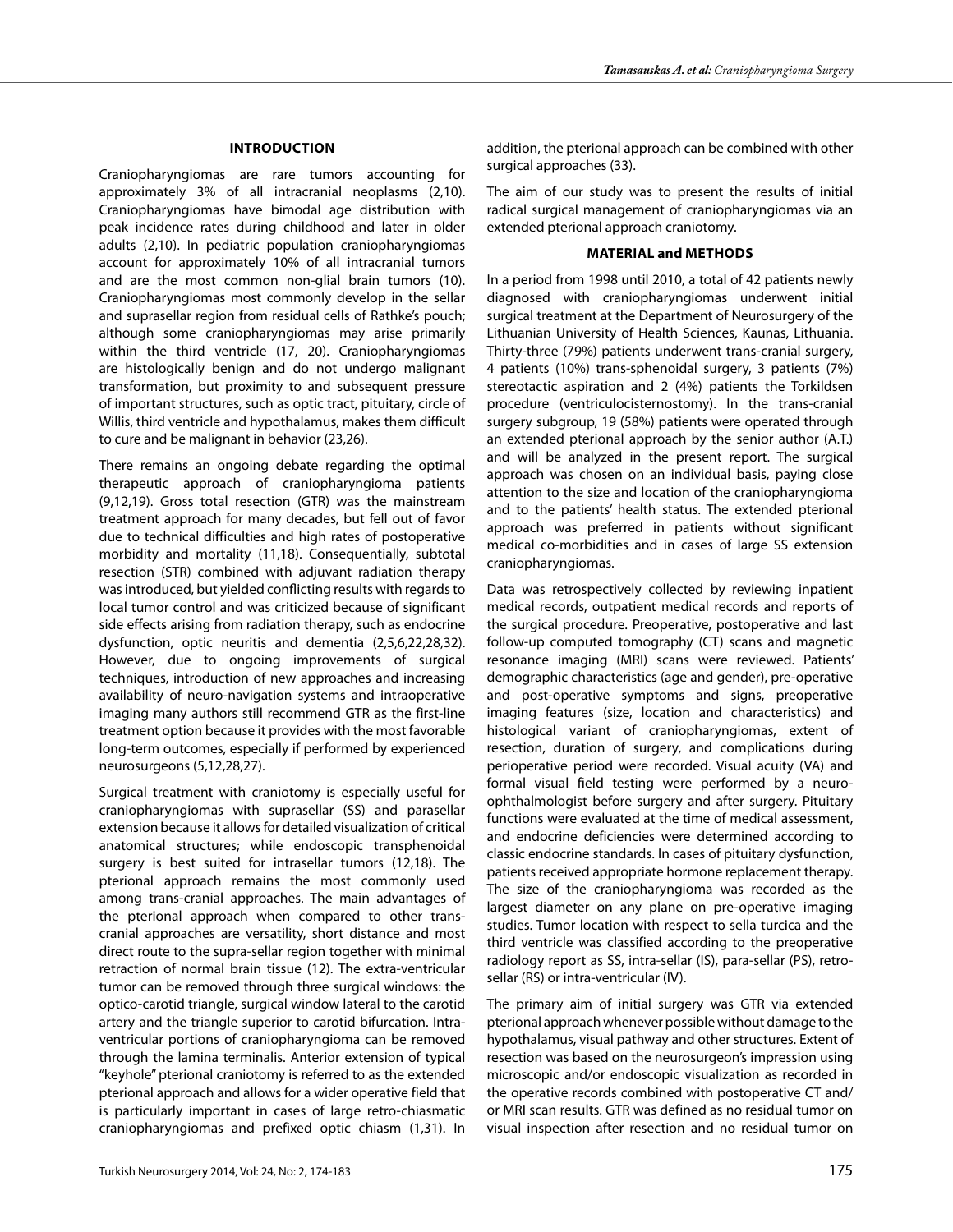postoperative imaging studies. Cases with residual tumor on visual inspection and/or with residual soft tissue mass or contrast enhancement on postoperative imaging were considered as STR. Minimal residual calcification and no evidence of soft tissue tumor mass was considered as GTR. The functional status of the patients was evaluated before surgery and at the time of discharge using the Karnofsky performance status (KPS) scale. The scores on the KPS scale range from 0 to 100 with higher scores indicating better functional status.

## *Surgical Protocol*

After induction of anesthesia, patients were placed in the supine position and head was fixed in a Mayfield 3-pin headholder and rotated so that the operative field was in the horizontal position. A standard curvilinear frontotemporal skin incision was performed about 1 cm in front of the tragus arch curving anteriorly from the zygomatic, staying behind the hairline and extending beyond the midline. One burr-hole was drilled at the superior-lateral aspect of the orbital rim above the intersection of the zygomatic bone and the supraorbital ridge (Figure 1A,B). Craniotomy was performed from the burr-hole extending anteriorly across the anterior margin of the superior temporal line, staying as low as possible on the orbital rim, until and about 2 cm from the sagittal sinus; then a sharp turn was made posteriorly and the opening was extended until behind the zygomatic arch and another sharp turn was made anteriorly and extended towards the burr-hole. The sphenoid wing was then removed using a rongeur. A dural flap was created over the sphenoid wing and extended frontally about 3 cm from the sagittal sinus. Cerebrospinal fluid (CSF) was gradually released through basal cisterns and the Sylvian fissure was opened to allow optimal brain relaxation. The Sylvian fissure was divided and the frontal lobe was retracted medially and upwards to allow access to the skull base structures. Anatomical structures and the pre-chiasmatic, optico-carotid, and carotid-tentorial triangles were identified (Figure 2A-C).

The craniopharyngioma was then separated from the nearby structures, cysts were aspirated and the solid component was de-bulked while taking care to preserve the capsule of the craniopharyngioma that was progressively dissected from nearby structures. Attempt was always made to identify and preserve the pituitary stalk. However, when the stalk could not be separated from the tumor, it was sectioned as distally as possible to prevent undue traction of the hypothalamus. In cases of craniopharyngiomas extending into the third ventricle the tumor was removed through the lamina terminalis. After removal was completed, the entire bed was visually thoroughly inspected for residual tumor.

### *Statistical Analysis*

Data were analyzed with SPSS 17.0 for Windows (Chicago, Illinois). Data are presented as median (range) for continuous variables and as number (percent) for categorical variables. First, we compared age, characteristic of craniopharyngiomas (size, location, quality and histological type), rates of total resection, follow-up period, functional status and symptoms of patients with tumor recurrence versus patients without tumor recurrence. Next, we compared characteristic of craniopharyngiomas (size and location), presenting symptoms, rates of total resection and recurrence, and follow-up period in adults (age ≥18 years) versus children (age <18 years). Continuous variables were compared using the Mann-Whitney U test and categorical variables were compared using the Fisher exact test. The criterion of p≤0.05 was chosen for statistical significance.

#### **Results**

Age, gender, characteristics of craniopharyngiomas, extent of resection and follow-up period are presented in Table I. There were 10 female and 9 male patients. Median age at the time of surgery was 23 years (range 10 months - 67 years). Nine patients (47%) were younger than 18 years at the time of surgery. Median size of craniopharyngiomas





Figure 1: The site of burr hole (yellow circle) and area of craniotomy (in blue) used for extended pterional approach on **A)** anterior and **B)** lateral views.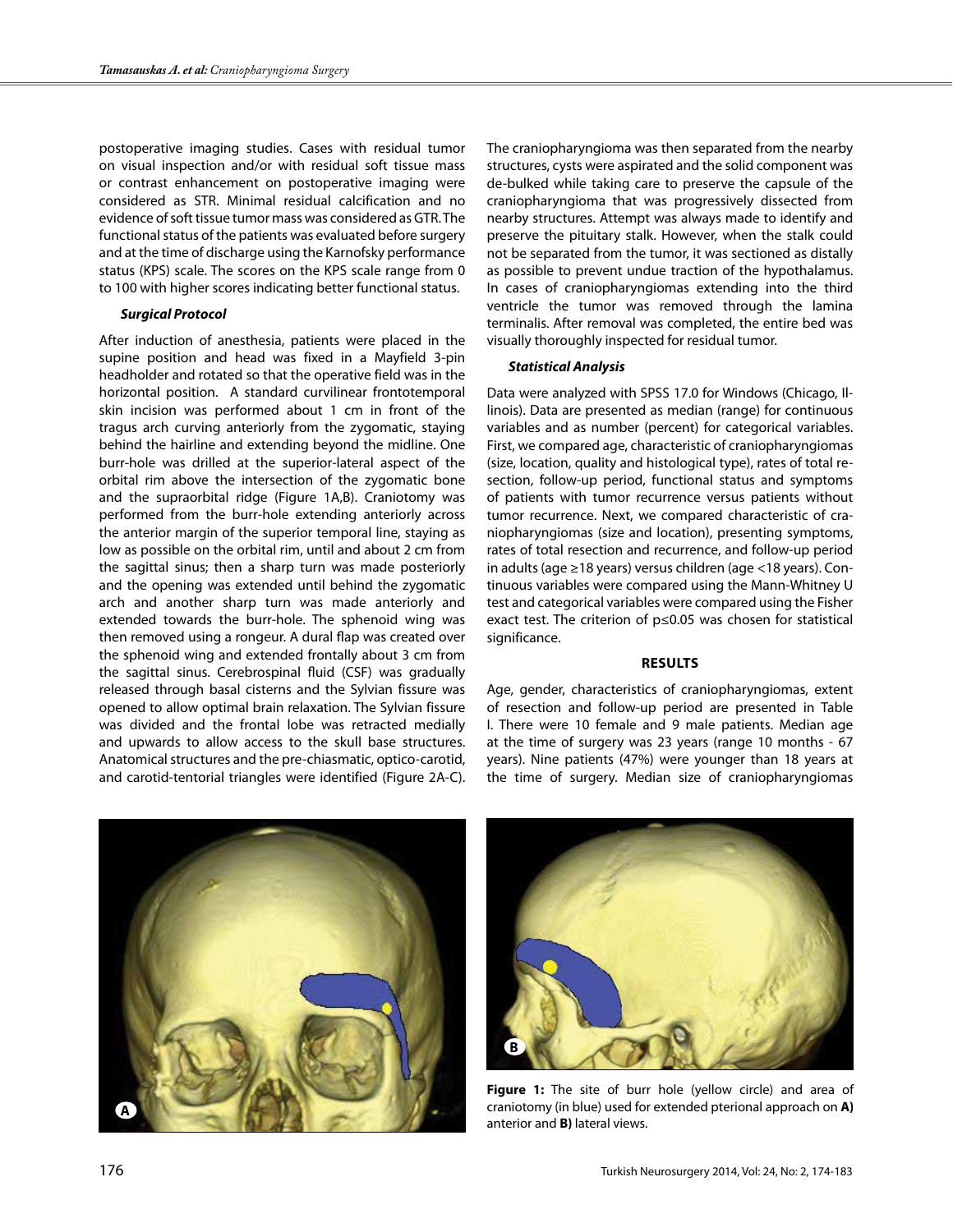

**Figure 2:** Intra-operative view **A)** before, **B)** during and **C)** after removal of craniopharyngioma. A: 1 – optic chiasm, 2- left carotid artery, 3 – left anterior cerebral artery A1, 4 – craniopharyngioma. C: 1 – optico-carotid triangle, 2 – pre-chiasmatic surgical corridor, 3 – lamina terminalis approach, 4 – approach lateral to carotid artery.





**Figure 3: A)** Sagittal contrast-enhanced T1-weighted MRI images demonstrate a heterogeneous tumor with solid component and cystic masses in the supra-sellar and partially intra-sellar space causing the compression of the floor of the third ventricle. **B)** No tumor recurrence is seen five years after surgery.

was 2.8 cm (range 1.3 - 4.8). Six (32%) patients had giant craniopharyngiomas, as defined by the largest diameter greater than 4 cm. The majority of craniopharyngiomas were cystic (n=18; 95%), soft (n=10; 53%) and had calcifications (n=15; 74%). All craniopharyngiomas had an SS component, seven (37%) had an IS component, four (21%) had a PS component and one (5%) had an RS component. Histological examination revealed that the majority were adamantinous craniopharyngiomas (n=16; 84%). Median follow-up period was 9 years (range  $2 - 13$ ).

Presenting symptoms, postoperative complications and follow-up results are presented in Table II. The most common symptoms at admission were visual deterioration (n=12; 63%) and headache (n=10; 53%). Four (21%) patients had anterior pituitary dysfunction before surgery. Median duration of surgery was 5 hours (range 3 – 8). Surgery was defined as total in 13 (68%) patients and as subtotal in 6 (32%) patients (Figure 3). After surgery, one patient died due to cardiopulmonary insufficiency caused by pneumonia, septicemia and pulmonary embolism (Table II; case #19). After surgery, 12 (63%) patients developed diabetes insipidus, eight (42%) patients developed new anterior pituitary dysfunction and two (11%) patients had postoperative CSF leak. After surgery, vision did not change in nine (47%) patients, worsened in five (26%) patients and improved in four (21%) patients. KPS scale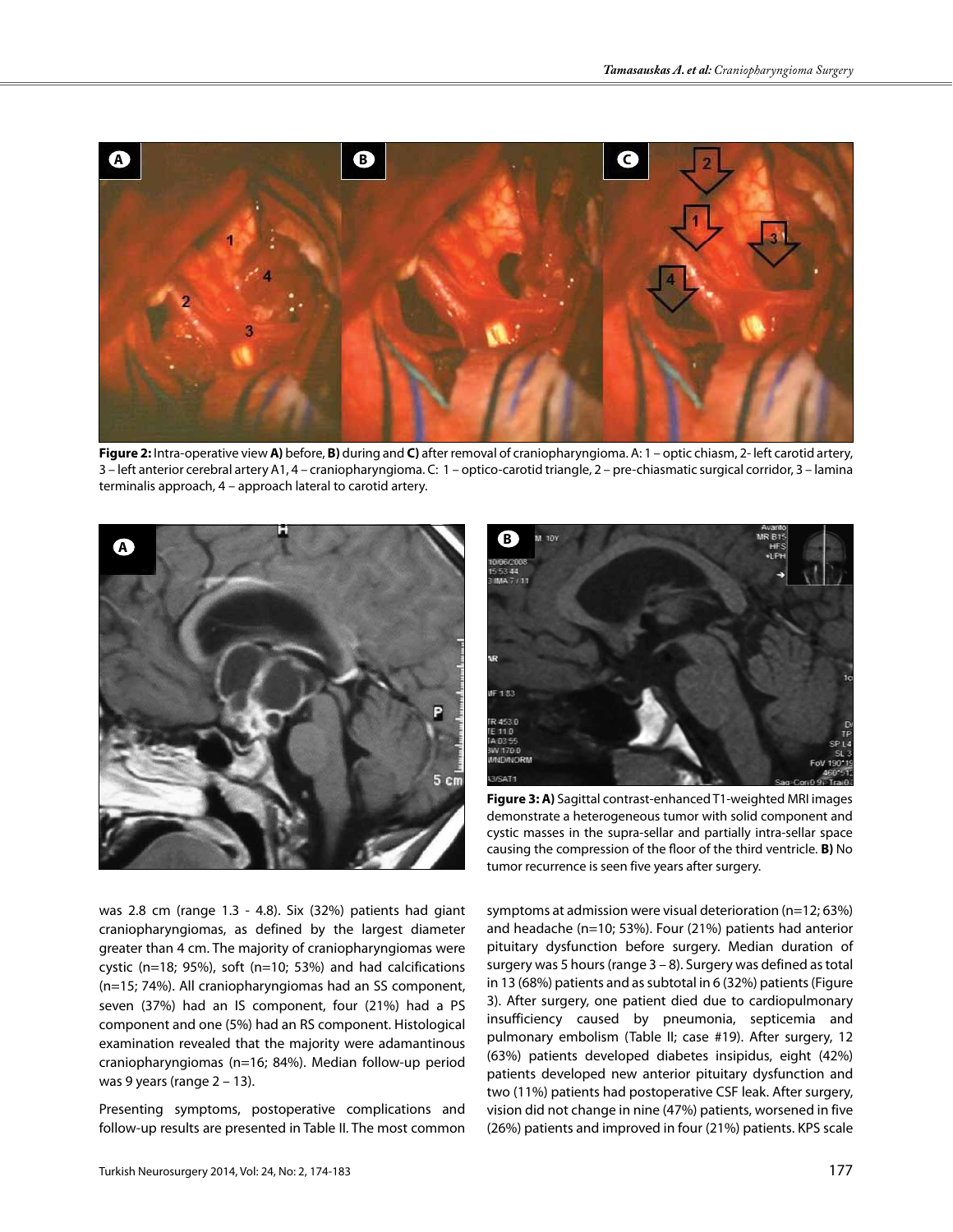| No.            | Age (years),<br>sex | <b>Tumor characteristics</b>        | <b>Tumor</b><br><b>location</b> | <b>Histology</b> | <b>Resection</b> | Follow-up,<br>years |
|----------------|---------------------|-------------------------------------|---------------------------------|------------------|------------------|---------------------|
| 1              | 17, F               | 2.6 cm, cystic, calcification       | SS                              | adamantinous     | Total            | 4                   |
| 2              | 66, M               | 4.1cm, cystic                       | SS                              | adamantinous     | Total            | $\overline{2}$      |
| 3              | 23, F               | 2.8 cm, cystic, calcification, soft | SS/PS                           | teratoid         | Total            | 13                  |
| $\overline{4}$ | 10 months, M        | 4.1 cm, cystic, calcification       | SS/IS                           | adamantinous     | Total            | 8                   |
| 5              | 8, M                | 3.8 cm, cystic, calcification, soft | SS/IS/PS                        | adamantinous     | Total            | 9                   |
| 6              | 56, F               | 2.6 cm, cystic, calcification       | SS/IS                           | adamantinous     | Total            | 3                   |
| 7              | 17, M               | 4.5 cm, calcification, soft         | SS/PS/RS                        | adamantinous     | Total            | 13                  |
| 8              | 60, F               | 2.4 cm, cystic, calcification       | SS/IS                           | adamantinous     | Subtotal         | 8                   |
| 9              | 28, F               | 1.3 cm, calcification               | SS                              | adamantinous     | Subtotal         | 11                  |
| 10             | 27, F               | 2.5 cm, cystic, calcification       | SS                              | adamantinous     | Total            | 9                   |
| 11             | 40, F               | 1.5 cm, cystic, calcification       | SS/IS                           | adamantinous     | Total            | 10                  |
| 12             | 4, M                | 4.5 cm, cystic, calcification, soft | SS/PS                           | adamantinous     | Subtotal         | 10                  |
| 13             | 2, F                | 4.1 cm, cystic, calcification, soft | SS/IS                           | adamantinous     | Total            | 7                   |
| 14             | 10, F               | 3.5 cm, cystic, soft                | SS/IS                           | adamantinous     | Subtotal         | 9                   |
| 15             | 7, M                | 4.8 cm, cystic, calcification, soft | SS                              | adamantinous     | Total            | 9                   |
| 16             | 64, M               | 1,8 cm, cystic, soft                | <b>SS</b>                       | papillary        | Subtotal         | 8                   |
| 17             | 67, M               | 3.7 cm, cystic, calcification       | SS                              | adamantinous     | Total            | 9                   |
| 18             | 6, M                | 2.5 cm, cystic, soft                | <b>SS</b>                       | papillary        | Total            | 8                   |
| 19             | 54, F               | 2.8 cm, cystic, soft                | SS                              | adamantinous     | Subtotal         | 0                   |

**Table I:** Age, Gender, Characteristics of Craniopharyngiomas, Extent of Resection and Follow-Up Duration of All Patients

*M – male; F – female; SS – supra-sellar; IS - intra-sellar; PS – para-sellar; IV – intra-ventricular; RS - retro-sellar.*

scores before and after surgery were available in 17 patients: one patient was too young for evaluation of functional status (case #4) and another patient died soon after the surgery (case #19). Median KPS score was 80 (range 50 – 90) before surgery and 80 (range 40 - 90) after surgery. After surgery, the KPS score did not change in nine patients, decreased in four patients and increased in four patients.

Among patients who survived the initial postoperative period (n=18), progression of craniopharyngioma was documented in five (28%) patients with a median of 3 years after surgery, ranging from immediately after surgery to 8 years. In cases of craniopharyngioma progression, radiation therapy was applied only if growth of solid component of craniopharyngioma was documented (9). Accordingly, four children were referred for radiation therapy (cases # 4, 5, 12 and 13). Only one of these patients (case #5) underwent repeated surgery due to progression of craniopharyngioma nine years after initial surgery. Patients with progression of craniopharyngioma when compared to patients without progression of craniopharyngioma were significantly younger at time of surgery (p=.05), had less visual deterioration before surgery (p=.002) and had higher prevalence of unchanged vision after surgery (p=.029); see Table III.

Finally, when compared with adults, children had larger craniopharyngiomas (p=0.011) and a trend for increased

prevalence of large giant craniopharyngiomas (p=.057) and soft consistency craniopharyngiomas (p=.07) (see Table IV).

## **DISCUSSION**

The extended pterional approach was a safe and effective surgical approach for initial radical surgical management of craniopharyngiomas. The extended pterional approach was associated with low postoperative mortality, and acceptable post-operative morbidity and acceptable rate of long-term recurrence.

In adults, most fatal cases of craniopharyngioma surgery are attributed to intra-operative damage to hypothalamus or to co-existing serious medical conditions (15,30,33). With regards to the one fatal case in our series, no significant complications were documented during surgery and infectious complications (pneumonia and sepsis) were due to medical complications. Others have reported overall mortality rates ranging from 0% to 9% in patients undergoing craniopharyngioma surgery that reached 15% in aggressive resection groups (15,30,33). Variation in mortality rates across studies with a trend towards decreased mortality in the most recent surgical series can be partially attributed to ongoing improvements in medical care and microsurgical techniques. Furthermore, the experience of the neurosurgeon is of paramount importance for successful treatment of disorders with low incidence rates, such as craniopharyngiomas, and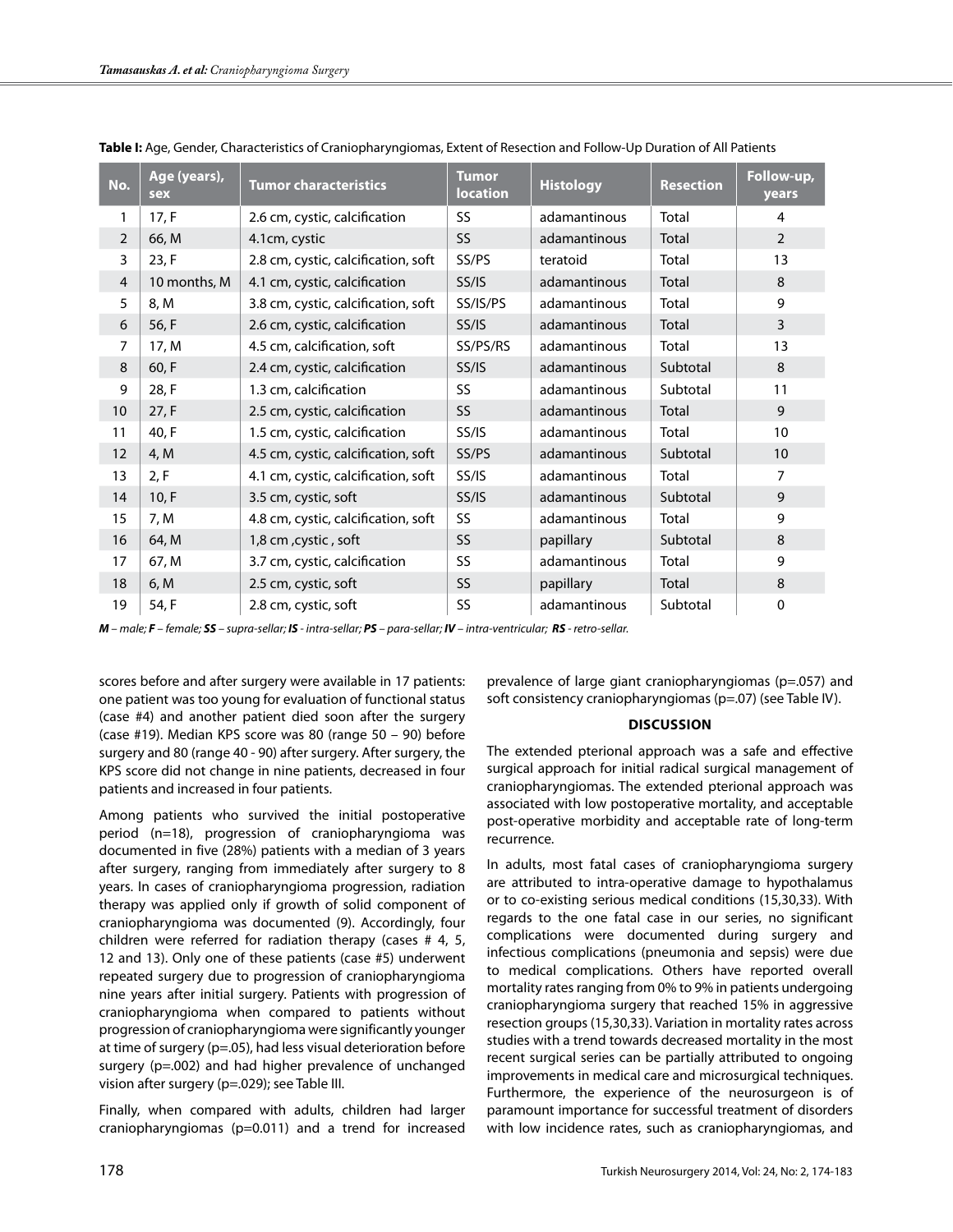| <b>No</b>      | <b>Presenting symptoms</b>                                                 | <b>Visual disturbances</b>                    |                                | Ant.<br>pituitary<br>dysfunction |             | <b>KPS</b> score |             | Post-op                                       | Progression,<br>years after<br>surgery, |
|----------------|----------------------------------------------------------------------------|-----------------------------------------------|--------------------------------|----------------------------------|-------------|------------------|-------------|-----------------------------------------------|-----------------------------------------|
|                |                                                                            | Pre-op                                        | Post-op                        | Pre-<br>op                       | Post-<br>op | Pre-<br>op       | Post-<br>op | complications                                 | additional<br>treatments                |
| 1              | H/A, nanismus                                                              | No                                            | <b>NC</b>                      | Yes                              | Yes         | 80               | 80          | DI                                            | <b>NO</b>                               |
| $\overline{2}$ | Visual deterioration,<br>lethargy, hypopituitarism                         | VA $lt=0$ ,<br>rt=6/10, BTH                   | <b>NC</b>                      | No                               | Yes         | 70               | 60          | DI, transient<br>hemiparesis of<br>right side | <b>NO</b>                               |
| 3              | H/A, visual deterioration,<br>lethargy/disorientation,<br>aphasia          | VA<br>rt=lt=8/100                             | W, rt HH                       | No                               | <b>No</b>   | 60               | 90          | No                                            | <b>NO</b>                               |
| 4              | Delayed development                                                        | N/E                                           | <b>NC</b>                      | No                               | Yes         | n/a              | n/a         | DI                                            | YES - 7yrs, RT                          |
| 5              | Lethargy/disorientation,<br>DI                                             | No                                            | <b>NC</b>                      | <b>No</b>                        | Yes         | 90               | 80          | $\mathsf{D}\mathsf{I}$                        | Yes - 4yrs, RT, RS                      |
| 6              | Visual deterioration                                                       | <b>BTH, VA</b><br>$lt=9/100$ ,<br>$rt = 3/10$ | I, BTH, VA<br>$lt=9/10$        | No                               | <b>No</b>   | 70               | 70          | <b>No</b>                                     | <b>NO</b>                               |
| 7              | H/A, lethargy/<br>disorientation,<br>visual deterioration,<br>hypogonadism | <b>BTH, VA</b><br>$lt=1/1000$ ,<br>$rt=1$     | <b>NC</b>                      | Yes                              | Yes         | 70               | 80          | DI-transient,<br>hemiparesis,<br>aphasia      | <b>NO</b>                               |
| 8              | H/A, visual deterioration                                                  | BTH, VA<br>$lt=9/100$ ,<br>$rt = 9/10$        | I                              | No                               | No          | 80               | 90          | DI                                            | <b>NO</b>                               |
| 9              | Weight gain, amenorrhea                                                    | No                                            | <b>NC</b>                      | Yes                              | <b>No</b>   | 90               | 90          | DI                                            | YES - immediate                         |
| 10             | Visual deterioration                                                       | HH It                                         | $W_1 + BTH$                    | <b>No</b>                        | <b>No</b>   | 80               | 80          | DI                                            | <b>NO</b>                               |
| 11             | H/A, nausea/ vomiting,<br>gait disturbance,<br>meningeal irritation        | <b>No</b>                                     | W, It HH                       | No                               | <b>No</b>   | 70               | 70          | No                                            | <b>NO</b>                               |
| 12             | Lethargy/disorientation                                                    | <b>No</b>                                     | <b>NC</b>                      | <b>No</b>                        | Yes         | 80               | 80          | DI                                            | YES - 3yrs, RT                          |
| 13             | H/A, nausea/ vomiting                                                      | N/E                                           | <b>NC</b>                      | No                               | Yes         | 60               | 60          | $\mathsf{D}\mathsf{I}$                        | Yes $-1$ yr, RT                         |
| 14             | H/A, visual deterioration                                                  | HH It                                         | $W_1 + rt$<br><b>HH</b>        | No                               | Yes         | 60               | 40          | DI, CSF leak                                  | <b>NO</b>                               |
| 15             | H/A, visual deterioration                                                  | VA<br>$rt=lt=5/10$                            | I, VA<br>increased             | No                               | Yes         | 50               | 70          | <b>CSF leak</b>                               | <b>NO</b>                               |
| 16             | Visual deterioration,<br>weight gain, nanismus                             | VA<br>$rt=lt=1/10$                            | W, TH, lt,<br>VA rt=0          | Yes                              | No          | 80               | $70\,$      | DI, pneumonia,<br>embolization                | <b>NO</b>                               |
| 17             | H/A, visual deterioration                                                  | VA rt=9/100,<br>$lt=2/10$                     | I, VA<br>rt=2/10,<br>$lt=6/10$ | No                               | No          | 90               | 90          | No                                            | <b>NO</b>                               |
| 18             | H/A, Nausea/vomiting,<br>visual deterioration                              | <b>BTH</b>                                    | <b>NC</b>                      | No                               | Yes         | 90               | 90          | No                                            | <b>NO</b>                               |
| 19             | Visual deterioration                                                       | BTH, VA<br>$lt=1/100$ ,<br>$rt = 1/10$        | N/E                            | No                               | N/E         | 90               | n/a         | Pneumonia,<br>sepsis, death                   | n/a                                     |

**Table II:** Pre-operative and Post-operative Data of all Patients

*BTH – bi-temporal hemianopsia; DI – diabetes insipidus; H/A – headache; HH - homonymous hemianopsia; I – improved; KPS – Karnofsky performance scale;*  NC - no change; N/E - not evaluated; RT-radiation therapy; RS - repeated surgery; TH-temporal hemianopsia; VA - visual acuity; W - worsened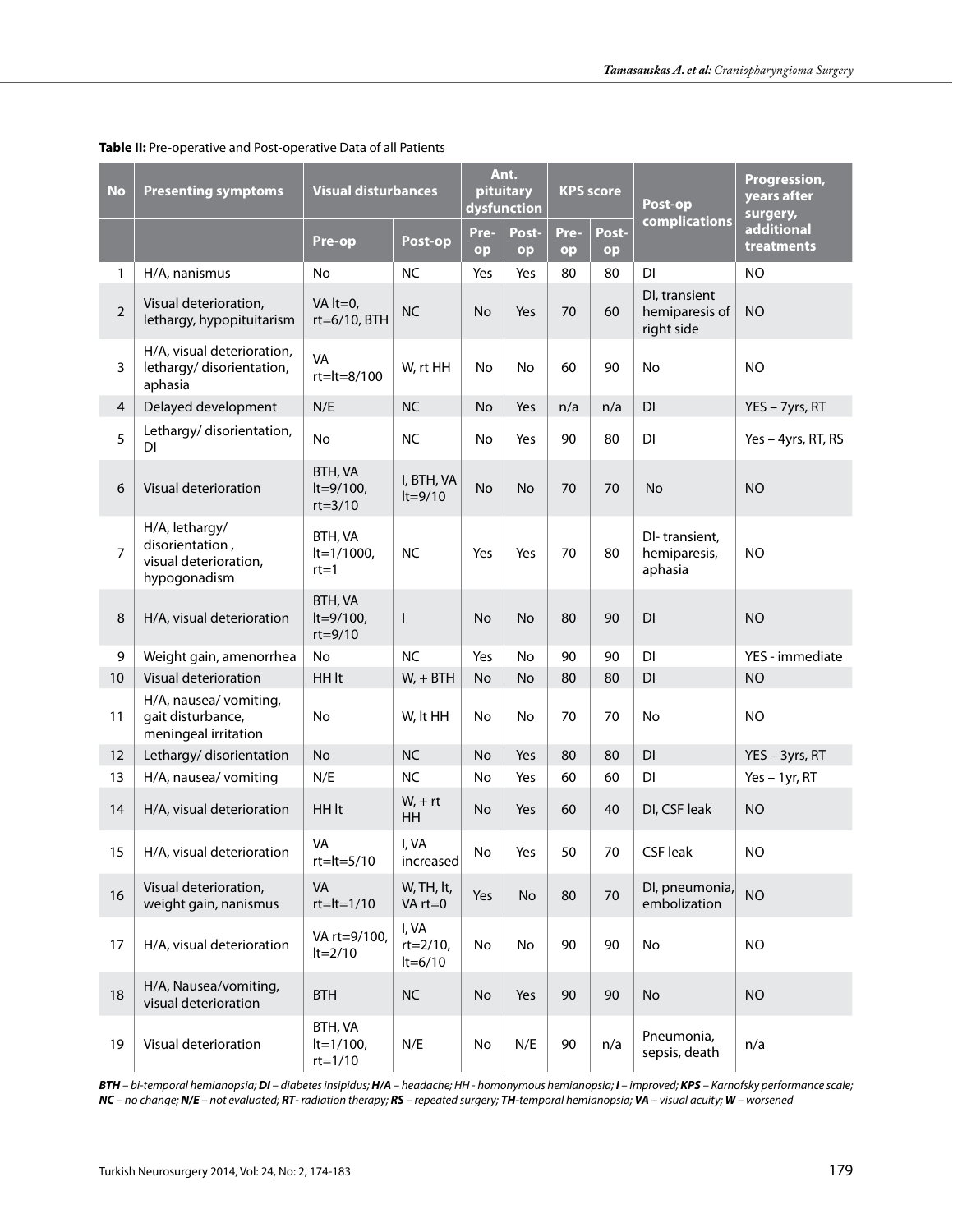together with technological advancements contributes to improved treatment results at the same institution over time (27). Patients who underwent surgery in a period of 15 years were included in the present series; hence, a trend towards improved treatment results over time is highly expected. The incidence rate of craniopharyngiomas ranges from 0.5 to 2.0 cases per million persons per year; thus, from 2 to 7 new craniopharyngioma cases are expected each year in Lithuania (2). Our results suggest that the majority of craniopharyngioma patients underwent initial surgical treatment at our institution thus contributing to increasing experience of neurosurgeons and other members of the multi-disciplinary team.

No patients died during the follow-up period that reached 13 years after surgery, suggesting that the extended pterional approach is a safe treatment modality with respect to longterm outcomes. In a recent series of 121 patients treated for craniopharyngiomas using different modalities with a follow-up period ranging from 0.3 to 468 months, Karavitaki and colleagues (2005) reported a 5-year survival rate of 91% and 10-year survival rate of 90% (15). In the same series, the 5-year survival ranged from 30% to 93% among the operated patients. Also, postoperative mortality and morbidity rates were lower in patients undergoing first-time surgery for craniopharyngioma when compared to patients undergoing repeated surgery (15). In this context it is important to recall

**Table III:** Demographic and Clinical Characteristics of Patients with and without Progression of Craniopharyngioma; Median (Range); n (%).

|                                      | Progressed<br>$(n=5)$ | Not-progressed (n=13) | $P^*$ |
|--------------------------------------|-----------------------|-----------------------|-------|
| Demographic characteristics          |                       |                       |       |
| Age, years                           | $6(2 - 28)$           | $34(6-67)$            | .051  |
| Children                             | 4/5(80)               | 5/13(39)              | .294  |
| Male gender                          | 3/5(60)               | 6/13(66)              | 1.00  |
| Characteristic of craniopharyngiomas |                       |                       |       |
| Size, cm                             | $4.0(1.3 - 4.5)$      | $2.6(1.5 - 4.8)$      | .564  |
| Size greater than 4 cm               | 3/5(60)               | 3/10(23)              | .268  |
| Cystic                               | 4/5(80)               | 13/13 (100)           | .278  |
| Calcifications                       | 5/5(100)              | 9/13(64)              | .234  |
| Soft                                 | 3/5(60)               | 6/13(67)              | 1.00  |
| Supra-sellar                         | 5/5(100)              | 13/13 (100)           | 1.00  |
| Intra-sellar                         | 3/5(60)               | 4/13(31)              | .326  |
| Adamantinous                         | 5/5(100)              | 10/13(77)             | .522  |
| Total resection                      | 3/5(60)               | 10/13(77)             | .583  |
| Follow-up, years                     | $9.5(7 - 11)$         | $8.5(2 - 13)$         | .584  |
| Karnofsky performance index          |                       |                       |       |
| Pre-operative                        | $85(60 - 90)$         | 75 (50 - 90)          | .251  |
| Post-operative                       | $80(60 - 90)$         | $80(40 - 90)$         | .861  |
| Preoperative symptoms                |                       |                       |       |
| Headache                             | 1/5(20)               | 8/15(57)              | .303  |
| Visual deterioration                 | 0/5(0)                | 11/13(85)             | .002  |
| Postoperative visual symptoms        |                       |                       |       |
| Not-changed                          | 5/5(100)              | 4/13(31)              | .029  |
| Improved                             | 0/5(0)                | 4/13(31)              | .278  |
| Worsened                             | 0/5(0)                | 5/13(39)              | .249  |
| Anterior pituitary dysfunction       |                       |                       |       |
| Pre-operative                        | 1/5(20)               | 3/13(23)              | 1.00  |
| Post-operative                       | 4/5(80)               | 6/13(46)              | .314  |

*Data are presented as the number of patients with the deficiency/total number of patients with available information, with the relevant percentages in parentheses.*

*In bold – p <.05*

*\* Mann-Whitney U test for continuous variables and Fisher's exact test for categorical variables.*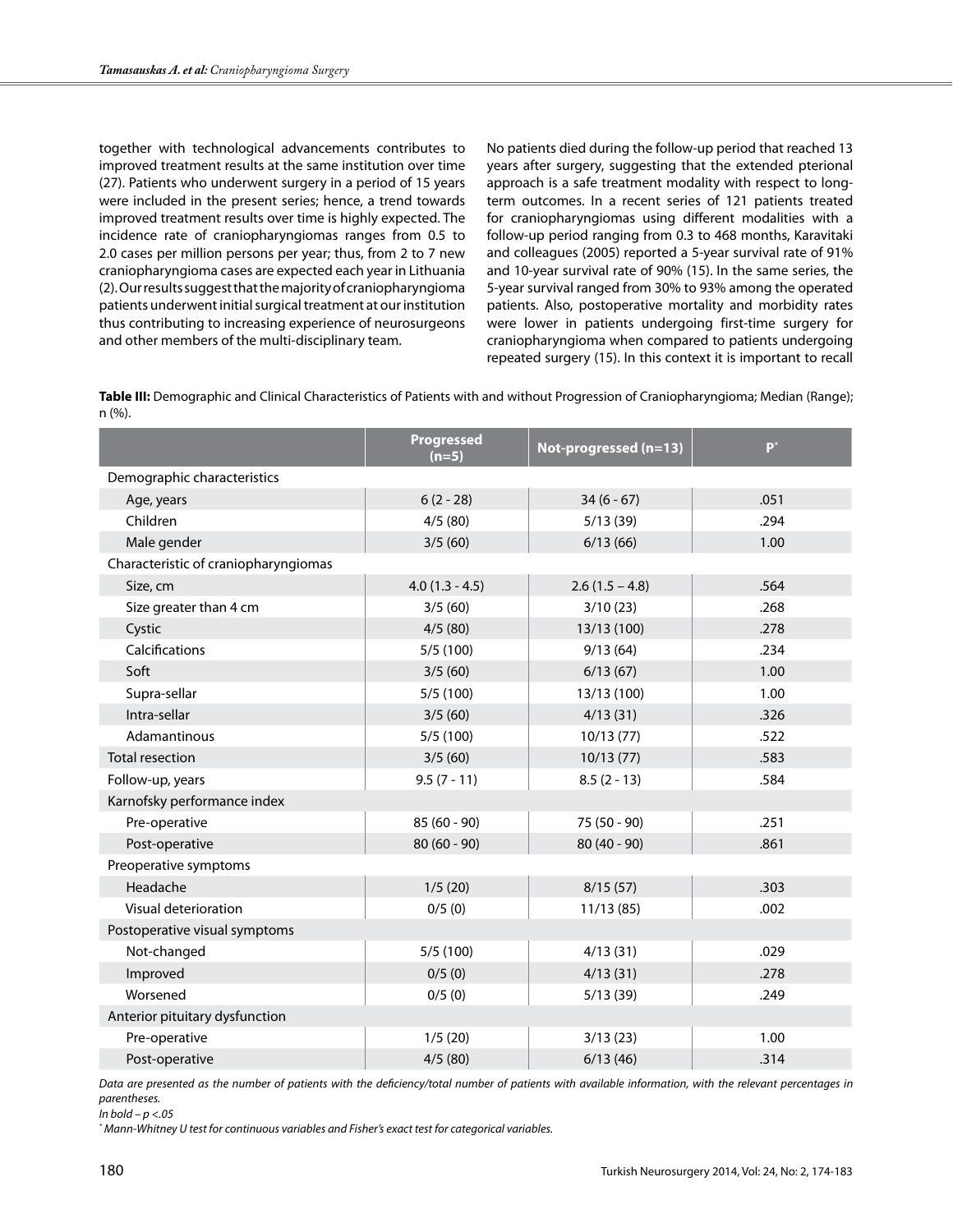|                                      | <b>Adults</b>    | <b>Children</b>   | $\mathbf{p}^*$ |
|--------------------------------------|------------------|-------------------|----------------|
| Characteristic of craniopharyngiomas |                  |                   |                |
| Size, cm                             | $2.6(1.3 - 4.1)$ | $4.1 (2.5 - 4.8)$ | .011           |
| Size greater than 4 cm               | 5/9(56)          | 1/10(10)          | .057           |
| Cystic                               | 9/9(100)         | 9/10(90)          | 1.00           |
| <b>Calcifications</b>                | 7/10(70)         | 7/9(78)           | 1.00           |
| Soft                                 | 3/10(30)         | 7/9(78)           | .070           |
| Para-sellar                          | 1/10(10)         | 3/9(33)           | .30            |
| Presenting symptoms                  |                  |                   |                |
| Headache                             | 4/10(40)         | 6/9(67)           | .370           |
| Visual deterioration                 | 8/10(80)         | 4/9(44)           | .170           |
| Anterior pituitary dysfunction       | 2/10(20)         | 2/9(22)           | 1.00           |
| Total resection                      | 6/10(60)         | 7/9(78)           | .63            |
| Follow-up, years                     | $9(2 - 13)$      | $9(4-13)$         | .772           |
| Recurrence                           | 2/9(22)          | 4/9(44)           | .620           |

**Table IV:** Characteristics of Adult and Children Craniopharyngioma Patients; Median (Range); n (%).

Data are presented as the number of patients with the deficiency/total number of patients with available information, and with the relevant percentages in *parentheses.*

*In bold – p <.05*

*\* Mann-Whitney U test for continuous variables and Fisher's exact test for categorical variables.*

that all patients included in the present series underwent first-time surgery for craniopharyngiomas; thus, the safety and efficacy of the extended pterional approach for repeated surgery of craniopharyngiomas should be addressed.

In our series, postoperative morbidity was within an acceptable range. Specifically, among the 18 patients who survived initial postoperative period, 63% developed new DI, 42% developed new anterior pituitary dysfunction, 26% experienced worsening of visual function and 11% had postoperative CSF leak. Also, the functional status did not change in the majority of patients after surgery. However, functional status worsened after surgery in four patients and improved in four patients. DI is caused by a damage to the pituitary stalk and is a common complication after radical surgical management of craniopharyngiomas (5,33). Yasargil et al. observed permanent DI in nearly all of their craniopharyngioma patients after radical microsurgical resection (33). Another large series by Elliot et al. (2010) reported that 78% of patients had DI after surgery and 43% of patients had new onset DI following radical surgical resection of craniopharyngiomas that was performed mainly via pterional craniotomy (5). A large series of pediatric craniopharyngiomas patients from China reported postoperative DI in nearly 82% of their patients (34). Preservation of the pituitary stalk is timeconsuming and challenging for neurosurgeon, because craniopharyngiomas usually originate from or are in close proximity with this structure. Nonetheless, preservation of the pituitary stalk is associated with favorable outcomes and should be attempted in all cases (14). The rate of new anterior pituitary dysfunction in our series was lower when compared to the proportion of patients (79%) who required permanent

Turkish Neurosurgery 2014, Vol: 24, No: 2, 174-183 181

hormone substitution therapy after radical resection of craniopharyngiomas reported by Yasargil et al. (1990). Another recent series reported that hormone replacement therapy was required by 53% of craniopharyngioma patients in whom the pituitary stalk was preserved (13). The rate of postoperative worsening of visual function in our series corresponds to rates of visual deficits following surgical treatment of craniopharyngioma reported by others with average rate of 19% that reach up to 33% (5,13).

In our series, progression of craniopharyngioma was documented in five (28%) patients. Four of these patients consequentially underwent radiation therapy and one patient in the radiation therapy subgroup underwent repeated surgery nine years after the initial surgery. Craniopharyngioma recurrence was associated with younger age at the time of surgery, better preoperative visual function and higher rate of unchanged postoperative visual function. Results regarding the GTR rate correspond to results from other surgical series. For example, the GTR rate of craniopharyngiomas using the pterional approach was reported in the range of 59% to 79% of the patients in a more recent series (4,33). In three patients, resection was initially considered to be total but recurrence of craniopharyngioma was documented one year, four years and seven years after surgery. In two patients from the subtotal resection subgroup, recurrence of craniopharyngioma occurred one year and three years after surgery. These results suggest that initial impression regarding the extent of craniopharyngioma resection might be unreliable. Recurrence of craniopharyngioma usually occurs during the first year after subtotal resection. Delayed recurrence of craniopharyngioma usually occurs following what was initially thought to be

*In italic – p>.05, but .1*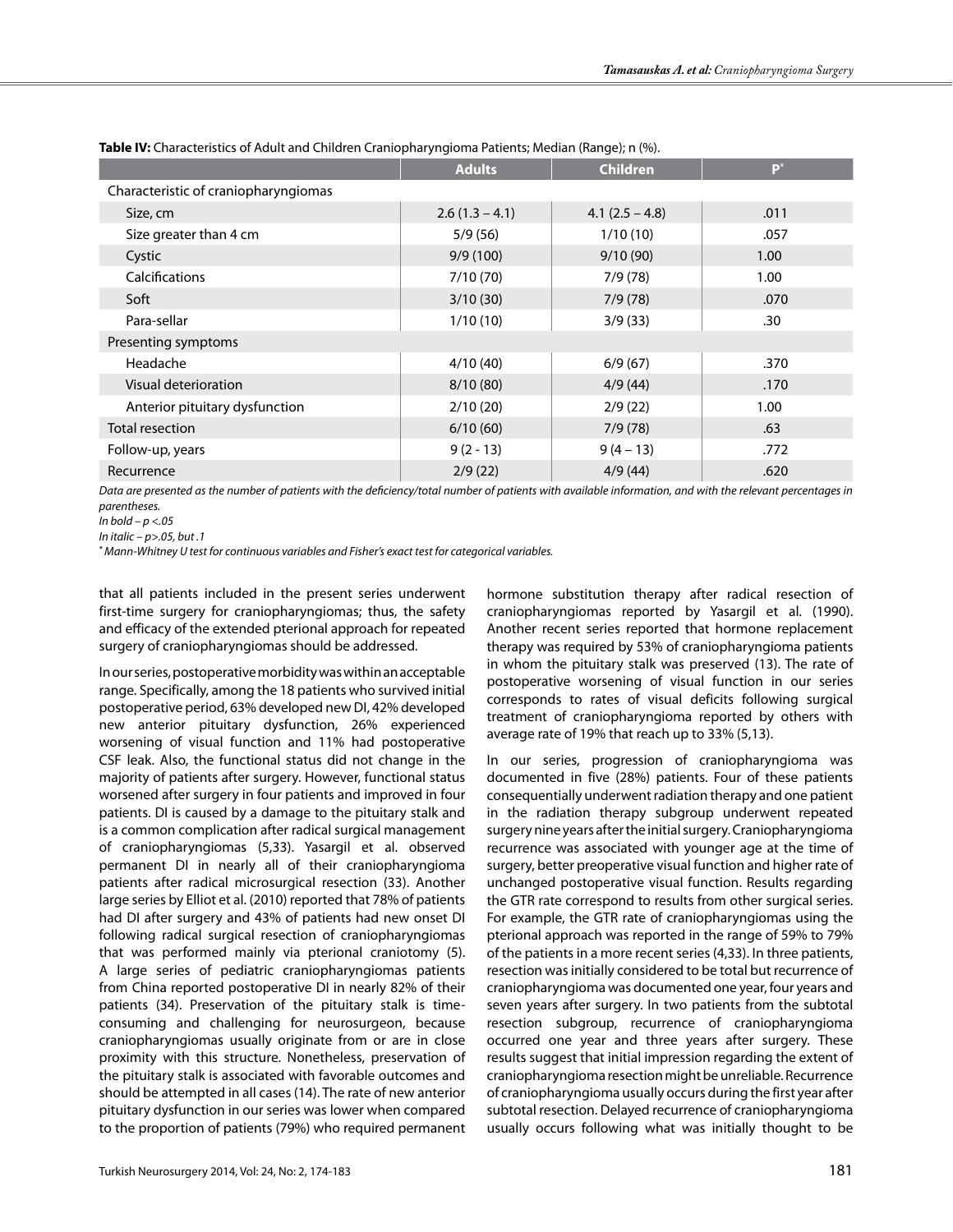a total resection, corresponding to results from our study with the exception of one patient. Therefore, close follow-up for disease recurrence is warranted in all operated patients. However, it should be noted that the follow-up period was relatively short in our series; thus, it is expected that more patients from the current cohort will experience recurrence of craniopharyngioma in the future.

We also found that children had larger craniopharyngiomas as well as more giant and soft consistency craniopharyngiomas when compared to adults. Larger craniopharyngiomas in children partially explain why patients with documented progression of craniopharyngiomas were younger. Previous studies suggested that adults and children have different biological characteristics and different dynamics of craniopharyngiomas. For example, a previous case series from Finland reported that children presented with larger craniopharyngiomas when compared to adults (29). However, another large series by Karavitaki and colleagues did not find different radiological characteristics, including location, consistency and rates of invasion of third ventricular wall in children versus adults (15). These mixed findings suggest that more studies evaluating whether adult and children craniopharyngiomas have different biological characteristics are needed.

The most common symptoms at presentation were visual deterioration, headache and anterior pituitary dysfunction, corresponding to previous studies. Visual disturbances and headaches were reported as the most common presenting symptoms of craniopharyngioma followed by hypothalamic dysfunction, vigilance, weight gain, DI and neuropsychiatric disturbances (8,9,15,20). Therefore, one must be suspicious for supra-sellar lesions, including craniopharyngioma, in patients presenting with these symptoms.

Small sample size is a limitation of the current study. However, the major strength of this series is that all surgeries were performed in compliance with the same surgical protocol.

We agree with Powell that there is no single best surgical approach for treatment of craniopharyngiomas and advanced conservative treatment options and the full battery of skull base approaches should be available at the experienced center (24). The optimal surgical approach should be chosen on individual basis paying close attention to patients' characteristics and to craniopharyngiomas' characteristics in order to achieve the best outcomes. Various surgical approaches were employed for the treatment of craniopharyngiomas at our center, but in the present series we only presented results of the extended pterional approach as we have the most experience with this approach.

## **ConclusIons**

In conclusion, the extended pterional approach in the hands of the experienced neurosurgeon allows for radical resection of craniopharyngiomas at initial presentation in the

majority of patients with low mortality and with acceptable morbidity. Further studies evaluating safety and efficacy of an extended pterional approach in patients with recurrent craniopharyngiomas are needed.

### **References**

- 1. Ammirati M, Samii M, Sephernia A: Surgery of large retrochiasmatic craniopharyngiomas in children. Childs Nerv Syst 6:13-17, 1990
- 2. Bunin GR, Surawicz TS, Witman PA, Preston-Martin S, Davis F, Bruner JM: The descriptive epidemiology of craniopharyngioma. J Neurosurg 89:547–551, 1998
- 3. De Vile CJ, Grant DB, Kendall BE, Neville BG, Stanhope R, Watkins KE, Hayward RD: Management of childhood craniopharyngioma: Can the morbidity of radical surgery be predicted? J Neurosurg 85:73–81, 1996
- 4. Di Rocco C, Caldarelli M, Tamburrini G, Massimi L: Surgical management of craniopharyngiomas—experience with a pediatric series. J Pediatr Endocrinol Metab 19:355–366, 2006
- 5. Elliott RE, Hsieh K, Hochm T, Belitskaya-Levy I, Wisoff J, Wisoff JH: Efficacy and safety of radical resection of primary and recurrent craniopharyngiomas in 86 children. J Neurosurg Pediatr 5:30-48, 2010
- 6. Elliott RE, Sands SA, Strom RG, Wisoff JH: Craniopharyngioma clinical status scale: A standardized metric of preoperative function and posttreatment outcome. Neurosurg Focus 28: E2, 2010
- 7. Fahlbusch R, Hofmann BM: Surgical management of giant craniopharyngiomas. Acta Neurochir (Wien) 150:1213-1226, 2008
- 8. Fahlbusch R, Honegger J, Buchfelder M: Clinical features and management of craniopharyngiomas in adults. In: Tindall GT, Cooper PR, Barrow DL (eds). The Practice of Neurosurgery. Baltimore: Williams & Wilkins, 1996:1159-1173
- 9. Garrè ML, Cama A: Craniopharyngioma: Modern concepts in pathogenesis and treatment. Curr Opin Pediatr 19:471-479, 2007
- 10. Haupt R, Magnani C, Pavanello M, Caruso S, Dama E, Garrè ML: Epidemiological aspects of craniopharyngioma. J Pediatr Endocrinol Metab 19(Suppl 1):289-293, 2006
- 11. Hofmann BM, Hollig A, Strauss C, Buslei R, Buchfelder M, Fahlbusch R: Results after treatment of craniopharyngiomas: Further experiences with 73 patients since 1997. J Neurosurg 116(2): 373-384, 2012
- 12. Honegger J, Tatagiba M: Craniopharyngioma surgery. Pituitary 11: 361-373, 2008
- 13. Jung TY, Jung S, Choi JE, Moon KS, Kim IY, Kang SS: Adult craniopharyngiomas: Surgical results with a special focus on endocrinological outcomes and recurrence according to pituitary stalk preservation. J Neurosurg 111:572-577, 2009
- 14. Jung TY, Jung S, Moon KS, Kim IY, Kang SS, Kim JH: Endocrinological outcomes of pediatric craniopharyngiomas with anatomical pituitary stalk preservation: Preliminary study. Pediatr Neurosurg 46(3): 205-212, 2010